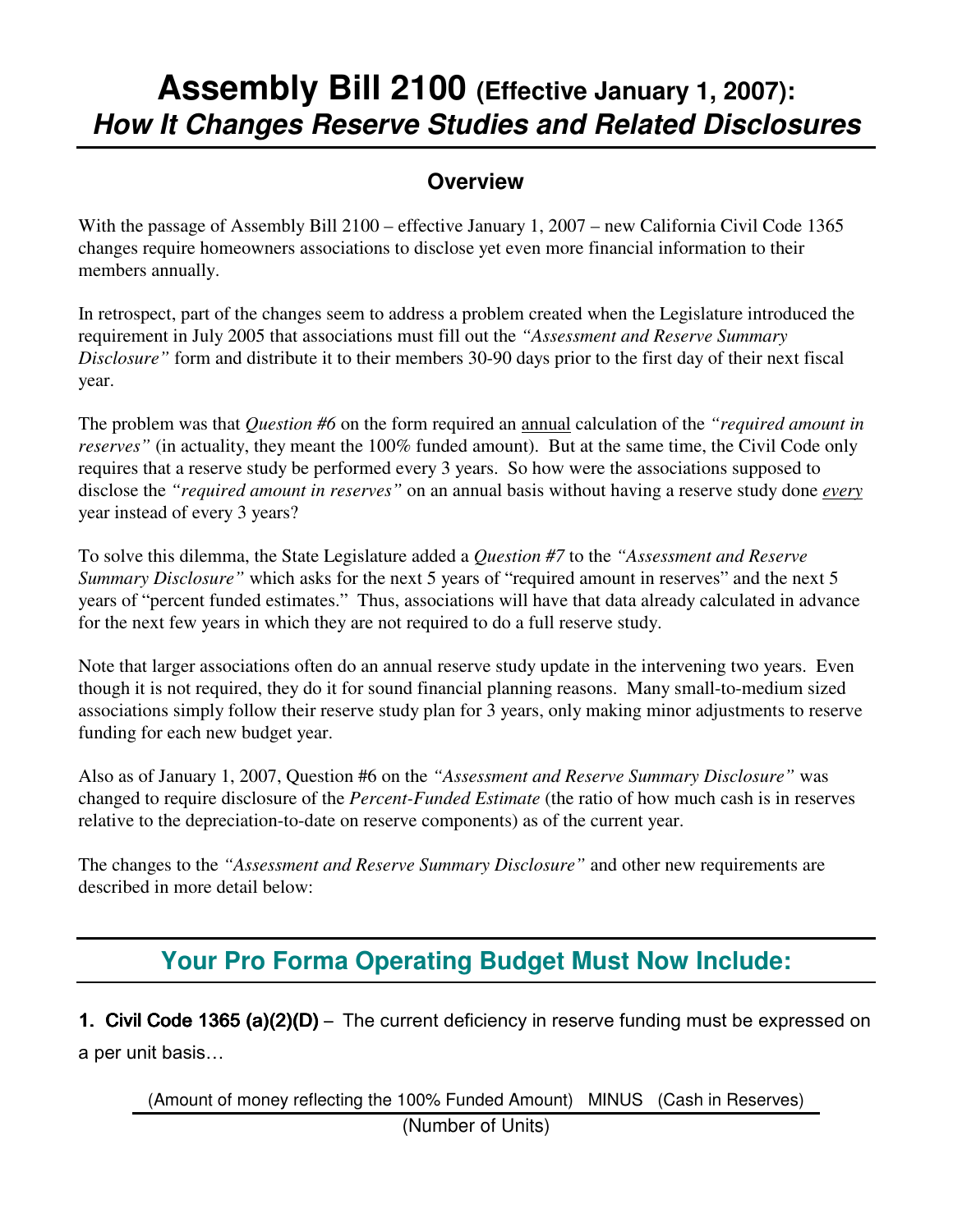*For example, if your association has 40 units and the depreciation-to-date is \$100,000, but your association only has \$60,000 in reserves, the "current deficiency in reserve funding" would be \$40,000. Expressed on a per-unit basis for a 40-unit association would be a \$1,000/unit deficiency.* 

**2. Civil Code 1365 (a)(2)(A)** – A statement as to whether the board of directors of the association has determined to defer or not undertake repairs or replacement of any major component – with explanation.

**3. Civil Code 1365 (a)(2)(D)** – A statement whether the association has any outstanding loans, as specified.

#### **Your Reserve Study Must Include a "Reserve Funding Plan:"**

**Civil Code 1365.5 (e) (5)** -- [The reserve study must include…] "A reserve funding plan that indicates how the association plans to fund the contribution identified in paragraph (4) to meet the association's obligation for the repair and replacement of all major components with an expected remaining life of 30 years or less, not including those components that the board has determined will not be replaced or repaired. The plan shall include a schedule of the date and amount of any change in regular or special assessments that would be needed to sufficiently fund the reserve funding plan. The plan shall be adopted by the board of directors at an open meeting before the membership of the association as described in Section 1363.05. If the board of directors determines that an assessment increase is necessary to fund the reserve funding plan, any increase shall be approved in a separate action of the board that is consistent with the procedure described in Section 1366."

#### **So, just what does this "plan" look like?…**

If you've been having a diligent reserve study prepared, you probably already have a recommended reserve funding plan in the form of a 30-Year Cash Flow Analysis if it shows a schedule of projected future reserve expenses and future regular assessments and special assessments that will fund those projected expenses. You simply have to "adopt the plan."

In order to do so, consider writing a brief narrative indicating the *Optimized 30-Year Cash Flow Analysis* is the association's "Reserve Funding Plan" and that the current board plans to follow this plan with regular & special assessments as shown. Make sure that the adoption of this plan is cited in your Board meeting minutes. And you might want to include a disclaimer that the current board has no control over how future board members implement the plan and that the plan assumes that future reserve expenses will occur as projected. Make sure your members understand that *the reserve study is a projection, not a prediction*.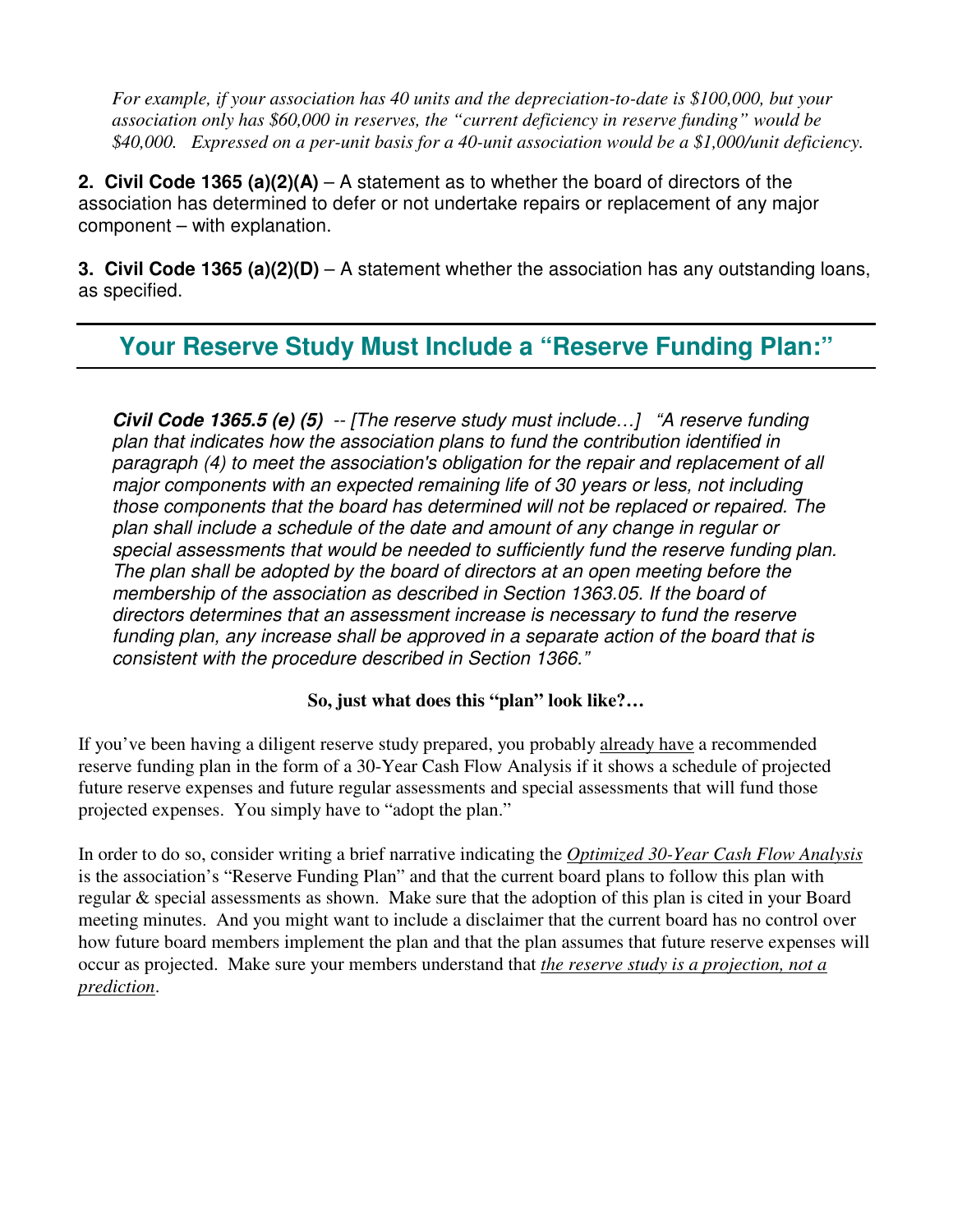### **New Question #7 Added to "Assessment & Reserve Disclosure Summary"**

As of January 1, 2007, the *"Assessment and Reserve Summary Disclosure"* form you distribute to your owners must now include new measurements of financial status:

- The *Required Amount In Reserves* at the end of each of the next 5 fiscal years
- The *Percent-Funded Estimate* at the end of each of the next 5 fiscal years
- The *Projected Reserve Fund Cash Balance* at the end of each of the next 5 fiscal years

Note there are two components to this question:

- The reserve study must indicate 5 years of the foregoing data "…*Taking into account only assessments already approved and other known revenues"* and,
- You must also indicate similar data assuming the "reserve funding plan" is implemented.

Here's the new Civil Code section:

**1365.2.5 (a) (7)** – Based on the method of calculation in paragraph (4) of subdivision (b) of Section 1365.2.5 of the Civil Code, the estimated amount required in the reserve fund at the end of each of the next five budget years is  $\frac{1}{2}$  and the projected reserve fund cash balance in each of those years, taking into account only assessments already approved and other known revenues, is  $\frac{1}{2}$ , leaving the reserve at percent funding. If the reserve funding plan approved by the association is implemented, the projected reserve fund cash balance in each of those years will be  $\frac{1}{2}$ , leaving the reserve at \_\_\_\_\_ percent funding.